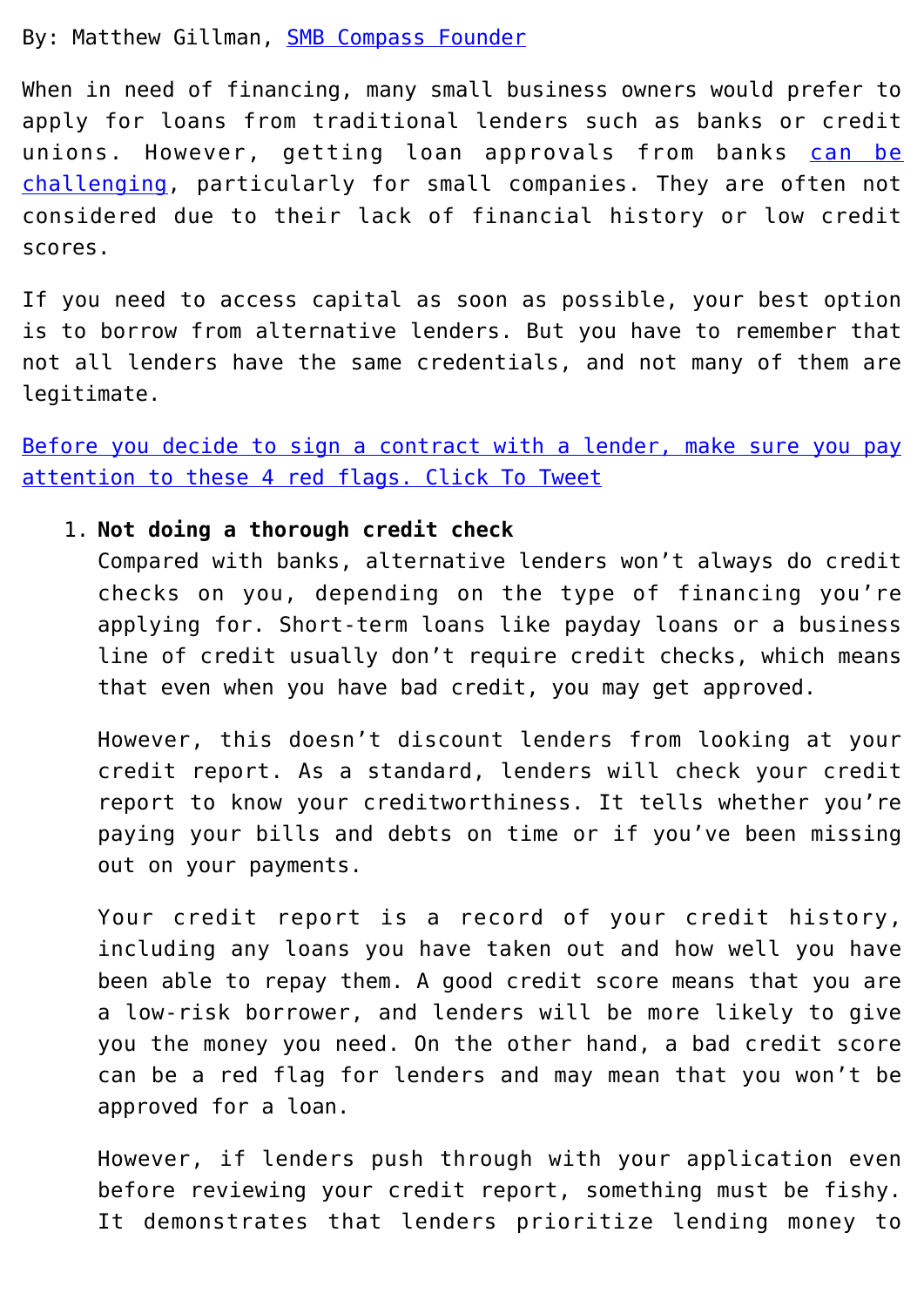borrowers even without certainty that the borrower can repay it.

#### 2. **The lender won't disclose the amortization schedule**

When applying for a loan, you want to know if you can repay it. A loan's terms and amortization schedule break down how interest accrues, how much you will be paying for interest, and whether there are any services fees or extra charges that come with the loan.

Credible lenders would suffice this document to borrowers even before signing any agreements. The lender should also explain what your loan will cost you over time and describe why your monthly payments are as such. The lender should also disclose how much you will be charged if you cannot pay on time.

If the lender ignores this document request, it's always best to find a new lender. As a borrower, you want to know exactly how much you will be paying every month so you can prepare for it.

# 3. **Pushes you to borrow more than you need**

Some lenders will urge you to borrow more money than you originally requested. While it's tempting to get more money, you have to stick to the purpose of getting the loan in the first place.

Loans are still a type of debt, and you want to make sure that you're not burdening your business too much with the monthly amortization. If the lender is pushing you to borrow more money than you need, it's a clear sign to end the engagement. For lenders, larger deals mean larger commissions–and this wouldn't work to your advantage.

On top of that, some lenders would even rush you into signing the paperwork even without reading it. Most often than not, these types of lenders have the lending agreement in their favor and not yours.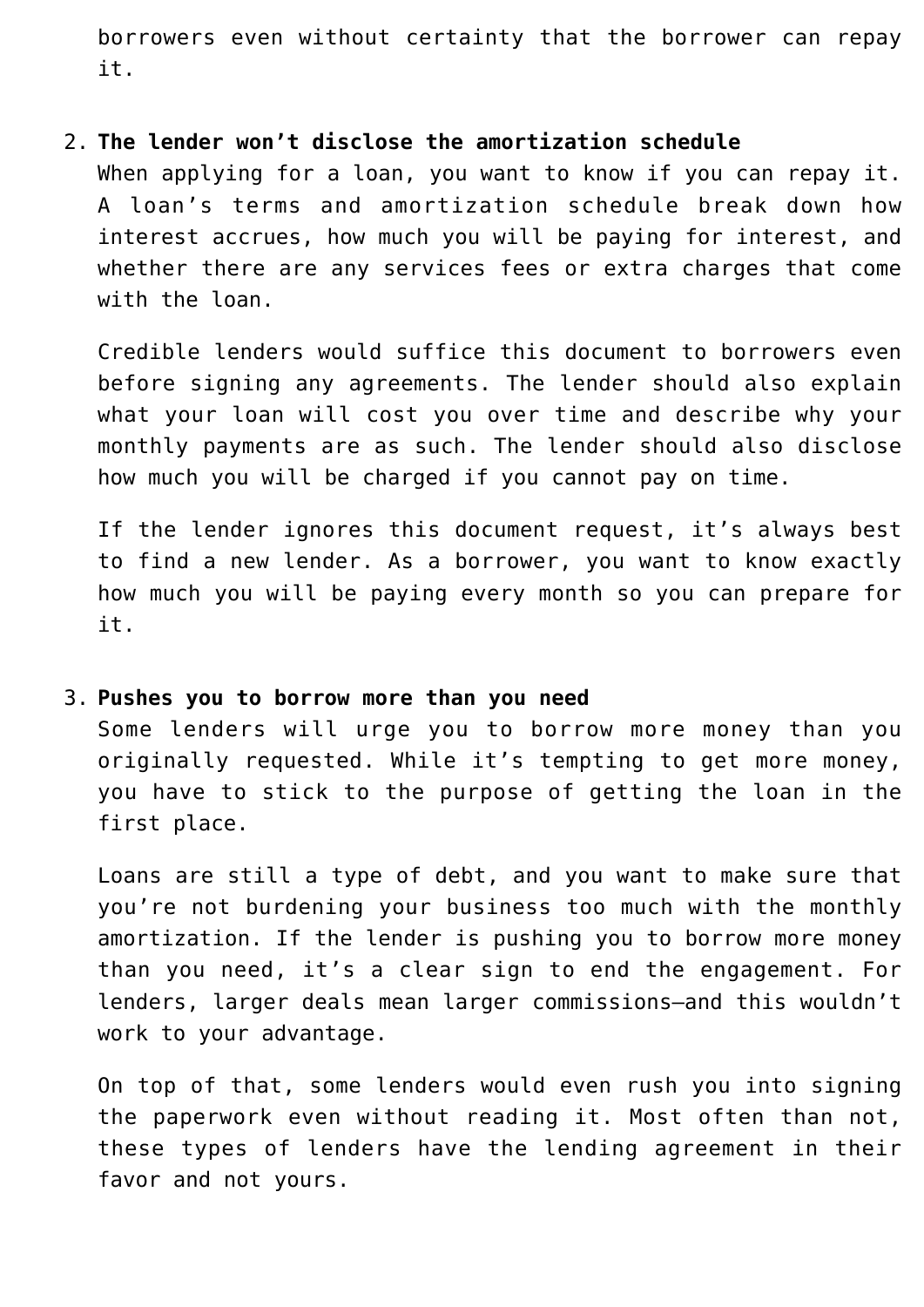So again, if you encounter a lender who pressures you into doing things you're not comfortable with, it's best to find a better creditor.

# 4. **Closing fees are unreasonably high**

Closing fees are generally paid at closing, which is when the loan is funded and you receive the money. Some lenders may require that you pay some or all of the closing costs upfront, while others may roll them into the loan itself. Either way, it's important to know what you're being charged so there are no surprises down the road.

Closing fees can vary depending on the type of loan you're taking out and the lender you're working with. The thing is, some lenders would charge significantly high closing fees.

For example, SBA loans typically have lower closing costs than traditional bank loans because the government backs them. However, closing fees on SBA loans can still range from a few hundred to a few thousand dollars. If you're not aware of the costs, you might end up paying more than you should.

Keep in mind that closing fees are just one part of the overall picture when you're taking out a loan. Be sure also to compare interest rates, repayment terms, and any other fees associated with the loan before making a decision. With some research and negotiation, you can get the best deal possible on your business loan.

# **Final Thoughts**

If you see any of these red flags, move on to another lender. You should never work with a lender who is not transparent or trustworthy. Be sure to do your research so that you can find the best possible lender for your needs. With so many options out there, there's no need to settle for anything less than the best.